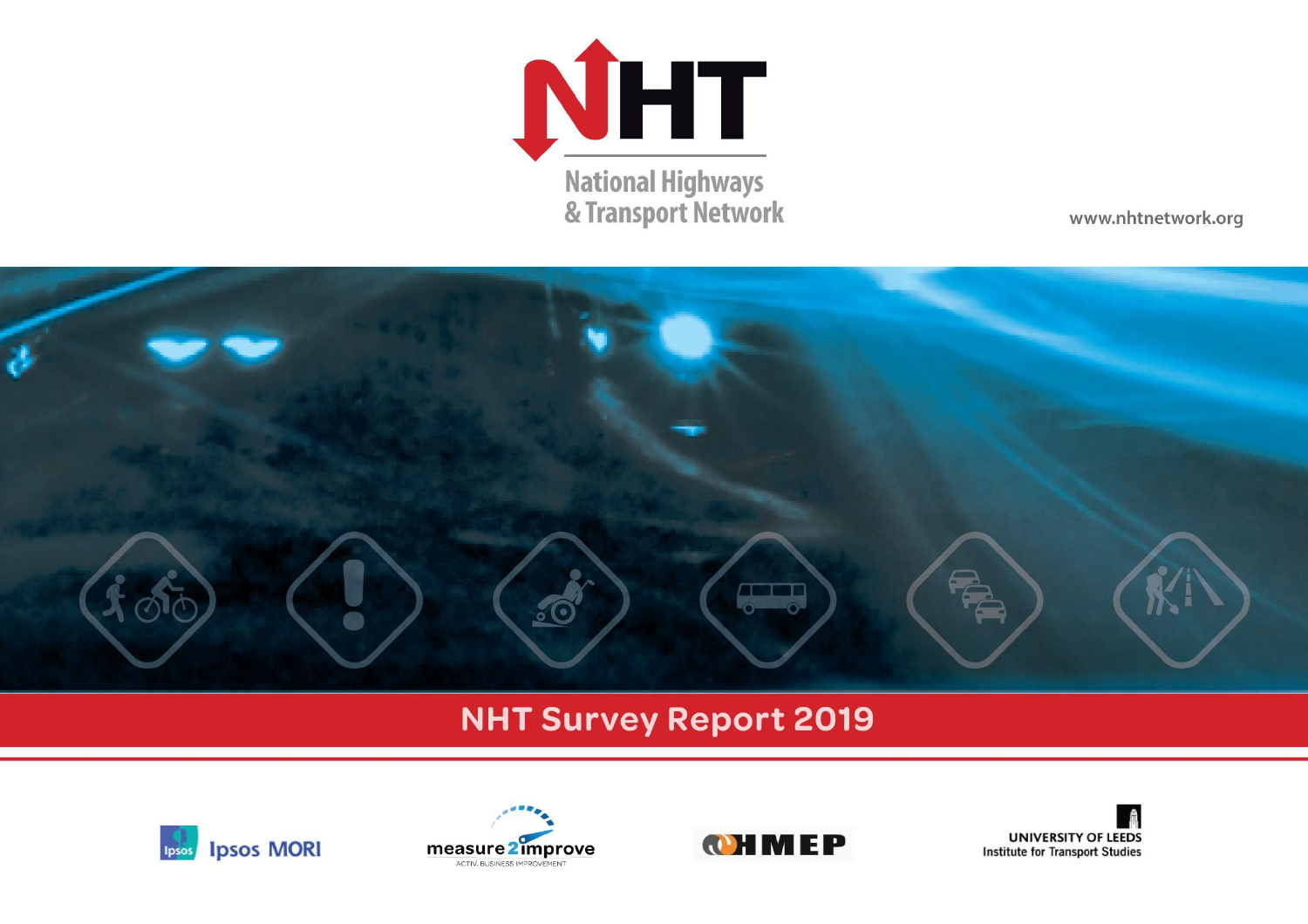2019 NHT Survey Results - Year on Year Comparison Report Description



#### Introduction

This report summaries your Authority's results in the 2019 National Highway & Transport (NHT) Public Satisfaction Survey and compares your results this year with your results in the 2018 NHT Survey.

The main purpose of this report is to show your satisfaction scores from the survey this year and highlight those areas where they have changed most significantly from last year. The report comprises a page of summary results, followed by a series of individual pages which show high level results for each of the main themes of the survey.

#### Summary Page

The summary page shows your overall satisfaction result and satisfaction results for each of the surveys themes as a series of pictograms. Each pictogram shows your percentage satisfaction result for this year, the larger of the two numbers, and compares that to your satisfaction result for last year. The pictograms use traffic light colouring to show the degree of change, see notes below.

The summary page includes tables that highlight which of your KBI results have improved the most since last year and which have declined the most since last year, up to three results are shown in each table in descending order. Details of your sample size and response rate in this years survey are also shown in a table.

The theme pictograms show the number of Key Benchmark Indicator (KBI) results within each theme that have increased this year, next to an upward arrow, and the number to have reduced this year, next to a downward arrow.

#### Theme Pages

The theme result pages show your theme satisfaction result and satisfaction results for each of the KBI's within the theme as a series of pictograms. Each pictogram shows your percentage satisfaction result for this year, the larger of the two numbers, and compares that to your satisfaction result for last year. The pictograms use traffic light colouring to show the degree of change, see notes below.

#### **Notes**

The pictograms in this report use traffic light colouring to signify the change in results from last year. For any improvement in satisfaction pictograms are shown in green; dark green for improvement of 3% or more and light green for improvements of up to 3%. For any small declines in satisfaction, up to 3%, pictograms are show in amber and for larger declines in satisfaction, more than 4%, pictograms are shown in red.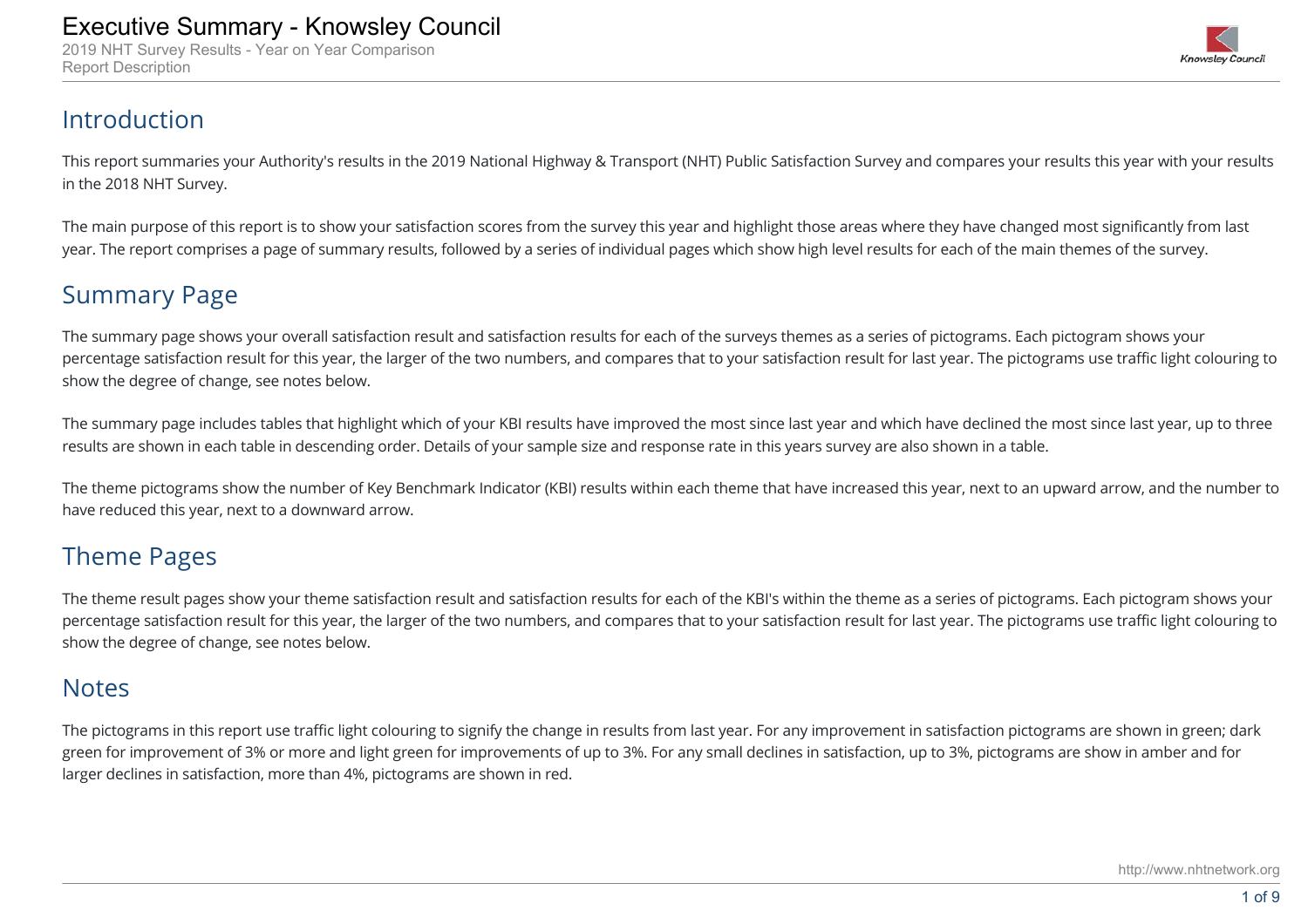2019 NHT Survey Results - Year on Year Comparison Summary



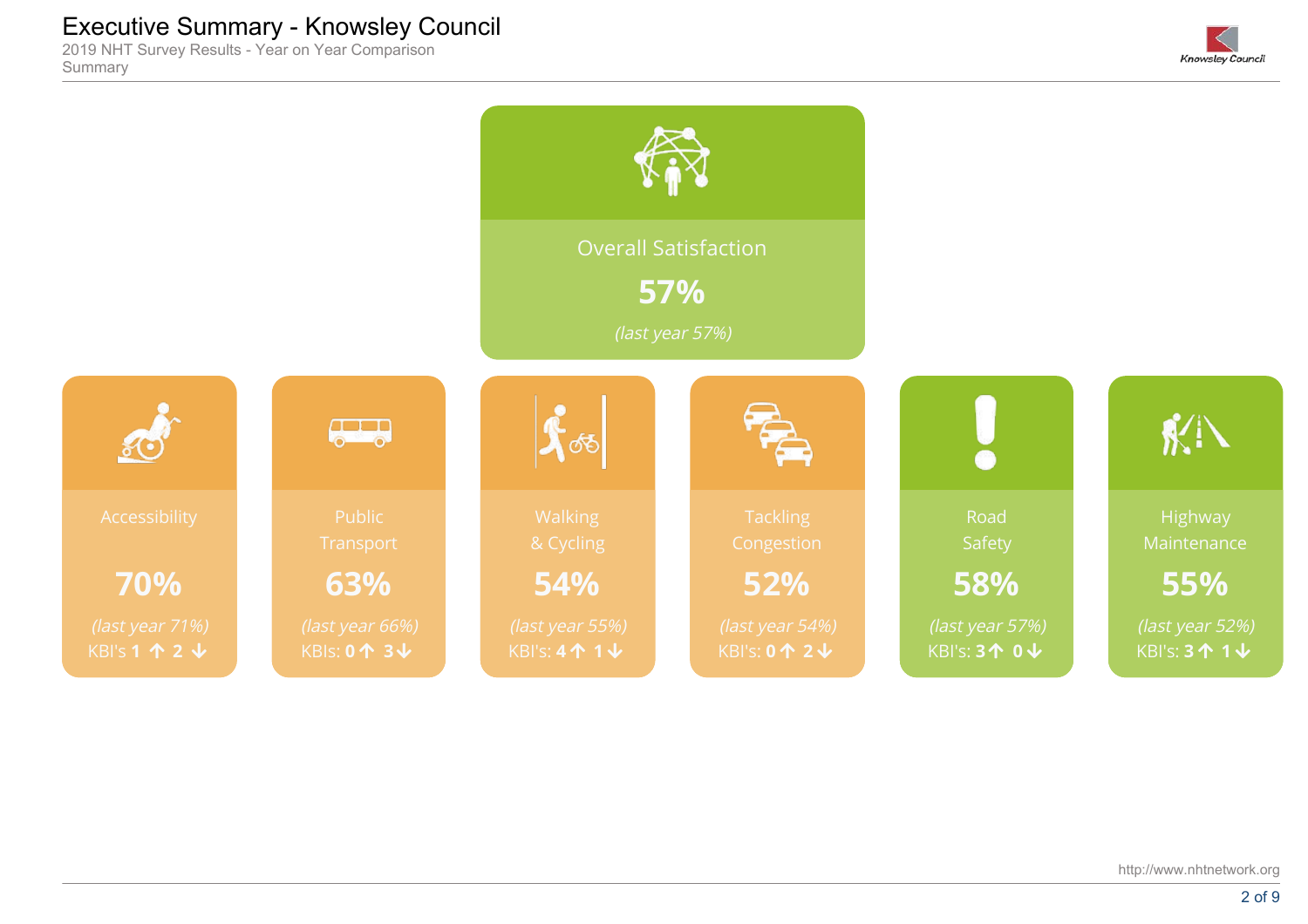Key: Dark Green = an improvement of 4% or more, Light Green = an improvement of up to 3%, Amber = a decline of 1% to 3%, Red = a decline of 4% or more. Blue = no data for last year Executive Summary - Knowsley Council<br>
Summary Summary - Summary - Summary - Summary - Summary - Summary - Summary<br>
Key: Dark Green = an improvement of 4% or more, Light Green = an improvement of up to 3%, Amber = a decline

#### Top KBI increases

Summary

| Key Benchmark Indicator        | % Change |
|--------------------------------|----------|
| KBI 23 - Condition of highways |          |
| KBI 20 - Road safety locally   |          |
| KBI 24 - Highway maintenance   |          |

| Top KBI falls                          |          |
|----------------------------------------|----------|
| Key Benchmark Indicator                | % Change |
| KBI 06 - Local bus services            |          |
| KBI 17 - Traffic levels & congestion   | -3       |
| KBI 04 - Ease of Access (disabilities) |          |

Survey Numbers

Sample Size: **3,300** Responses: **622**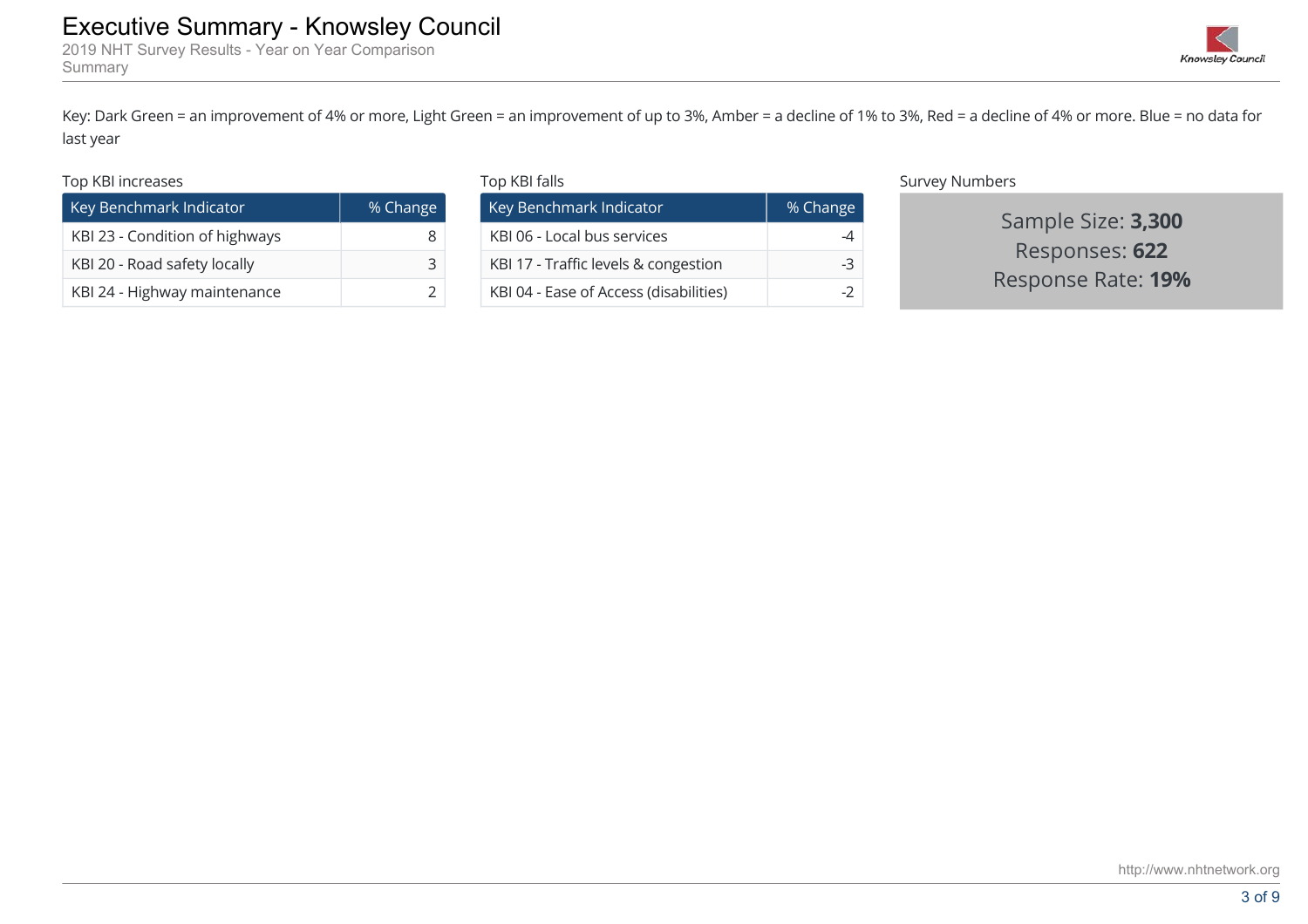2019 NHT Survey Results - Year on Year Comparison Accessibility Theme





## Key

Dark Green = an improvement of 4% or more, Light Green = an improvement of up to 3%, Amber = a decline of 1% to 3%, Red = a decline of 4% or more. Blue = no data for last year.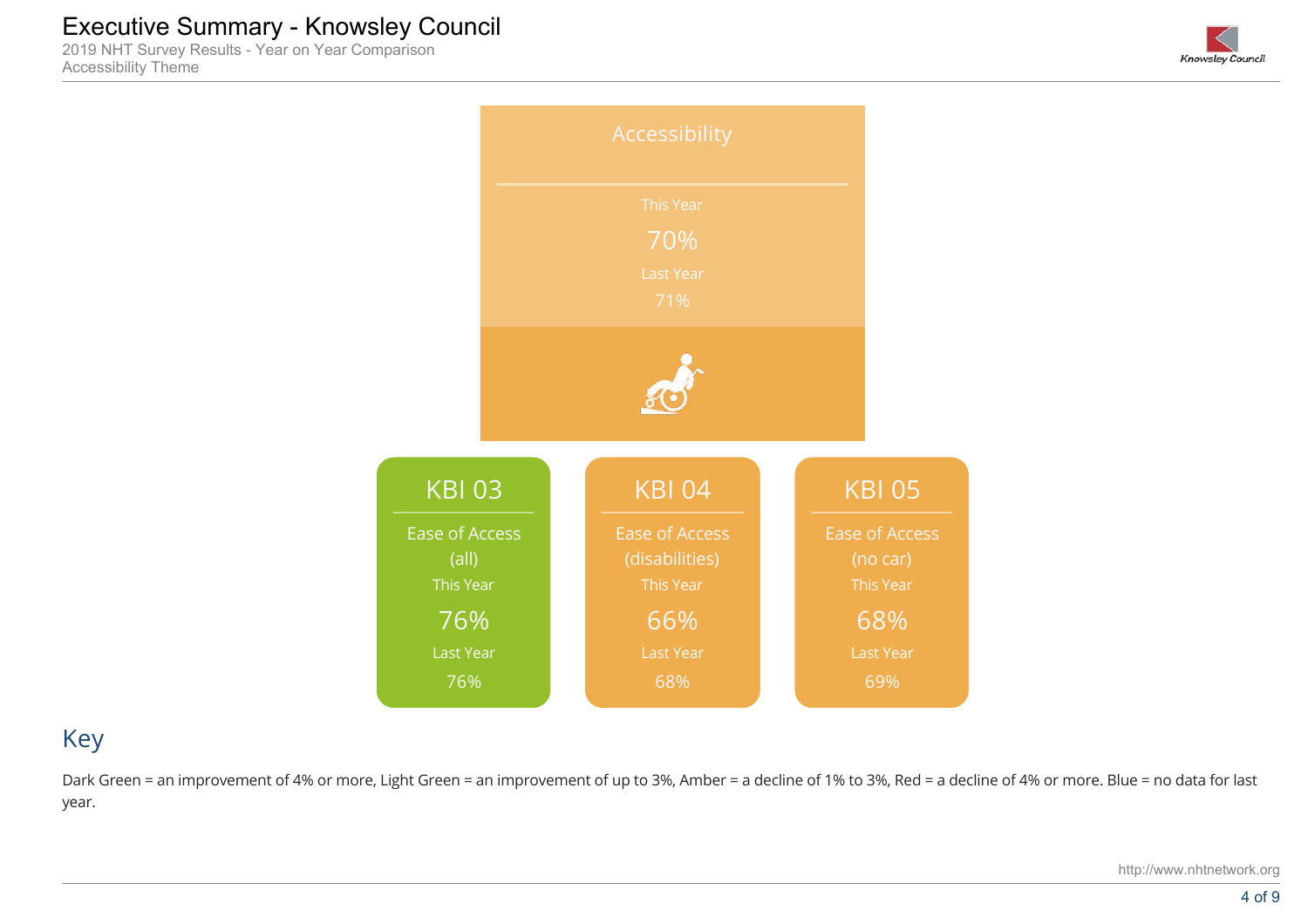2019 NHT Survey Results - Year on Year Comparison Public Transport Theme





## Key

Dark Green = an improvement of 4% or more, Light Green = an improvement of up to 3%, Amber = a decline of 1% to 3%, Red = a decline of 4% or more. Blue = no data for last year and Grey: only available on 12 page questionnaire.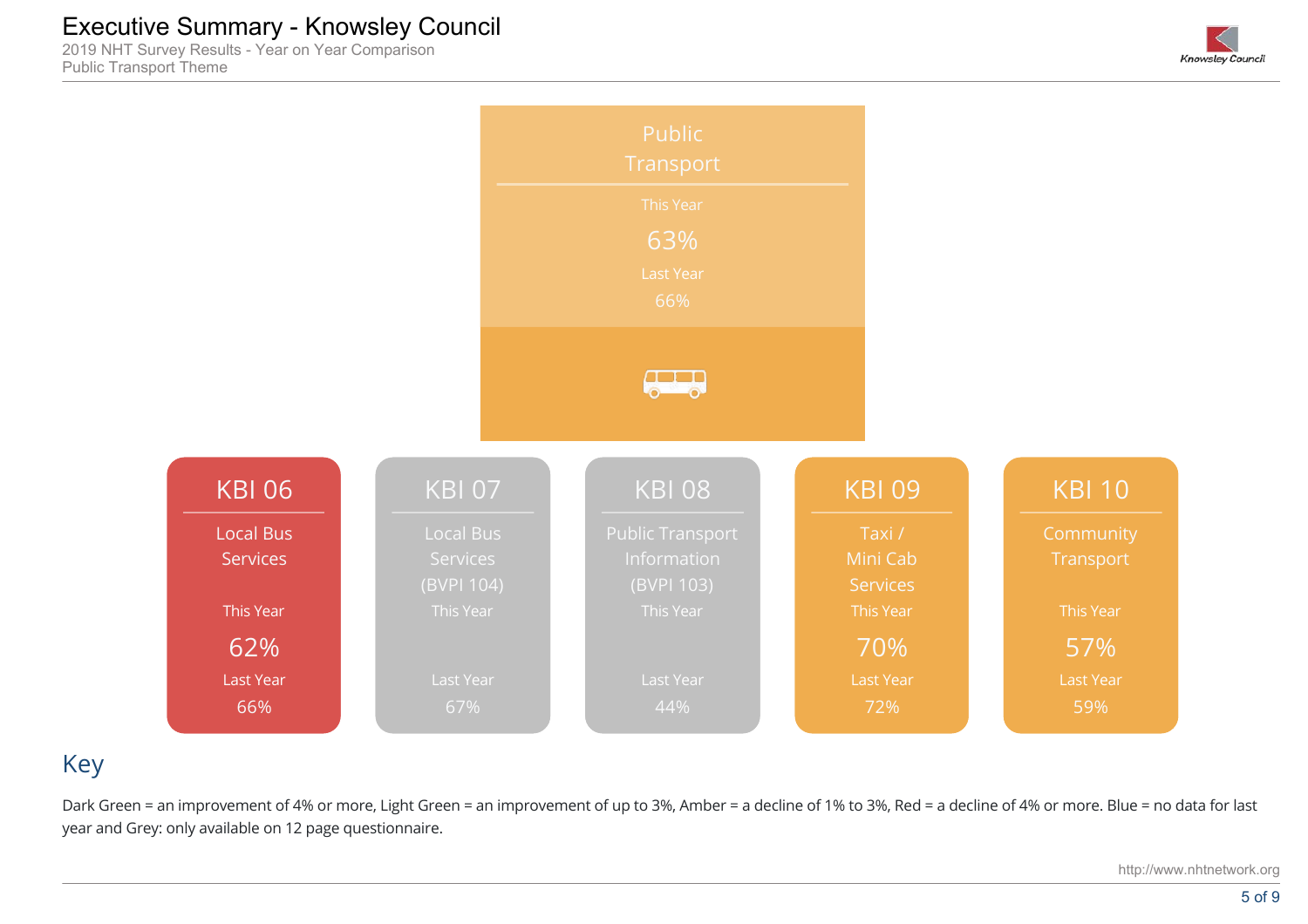2019 NHT Survey Results - Year on Year Comparison Walking & Cycling Theme





## Key

Dark Green = an improvement of 4% or more, Light Green = an improvement of up to 3%, Amber = a decline of 1% to 3%, Red = a decline of 4% or more. Blue = no data for last year.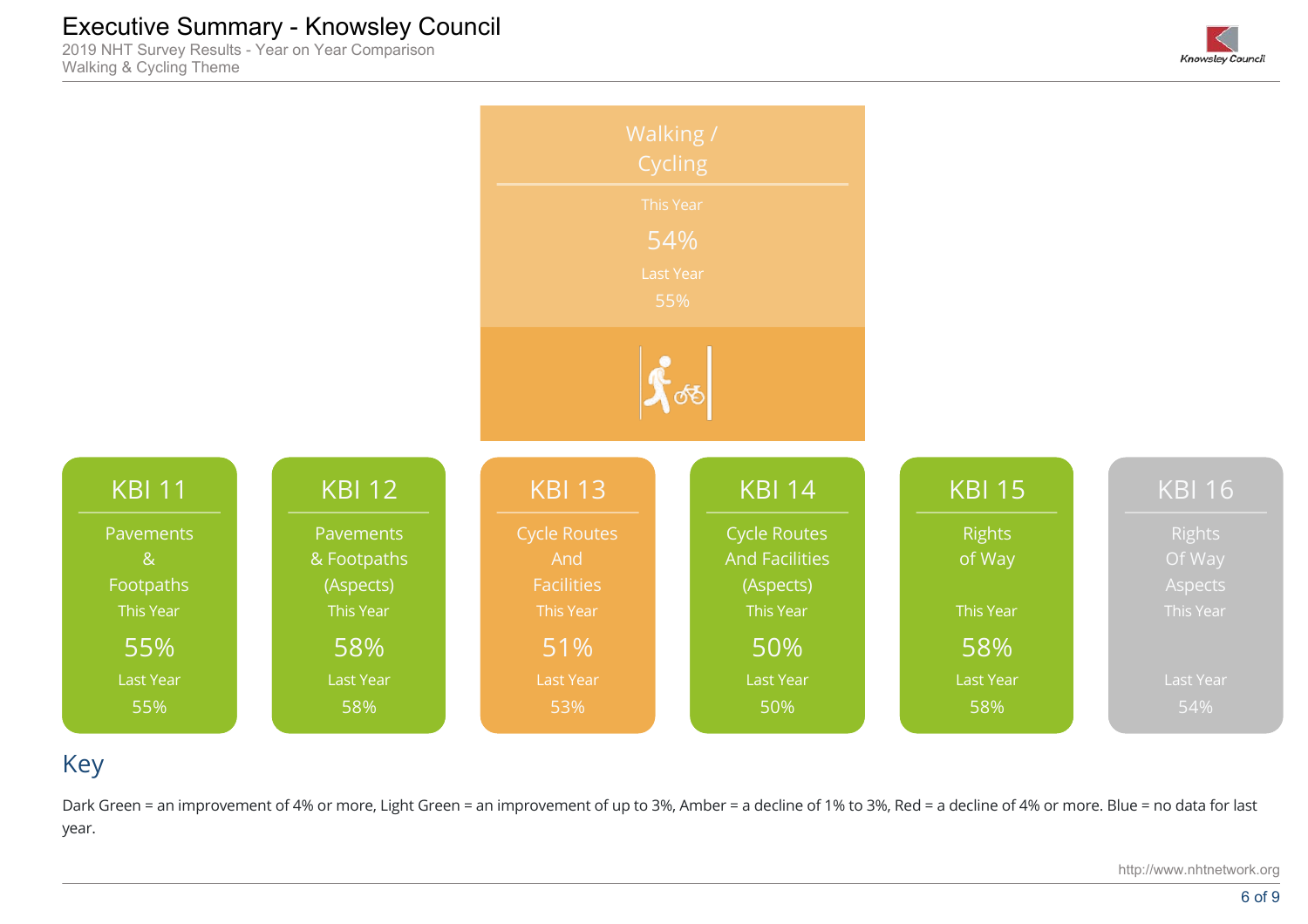2019 NHT Survey Results - Year on Year Comparison Tackling Congestion Theme





## Key

Dark Green = an improvement of 4% or more, Light Green = an improvement of up to 3%, Amber = a decline of 1% to 3%, Red = a decline of 4% or more. Blue = no data for last year.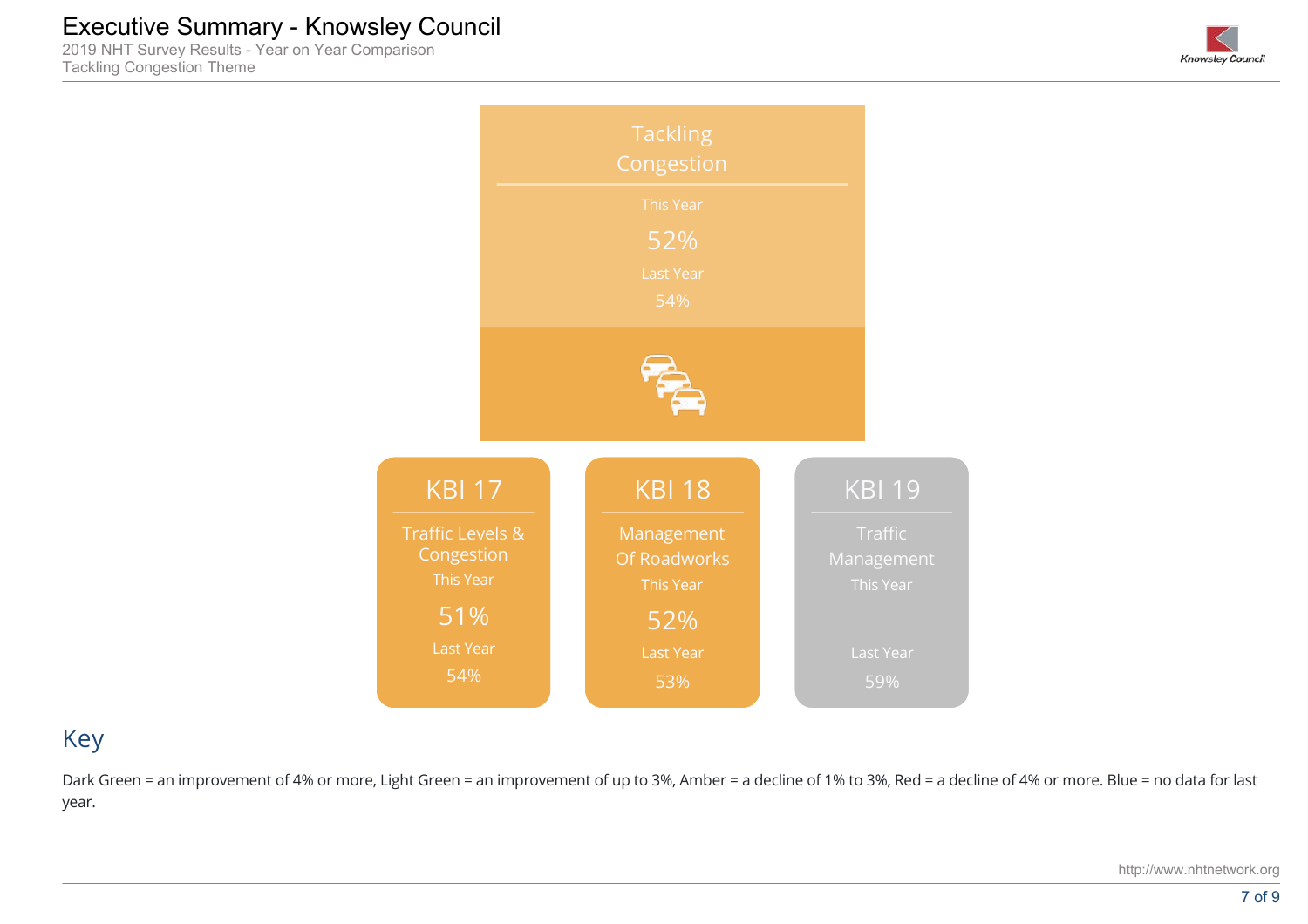2019 NHT Survey Results - Year on Year Comparison Road Safety Theme





## Key

Dark Green = an improvement of 4% or more, Light Green = an improvement of up to 3%, Amber = a decline of 1% to 3%, Red = a decline of 4% or more. Blue = no data for last year.